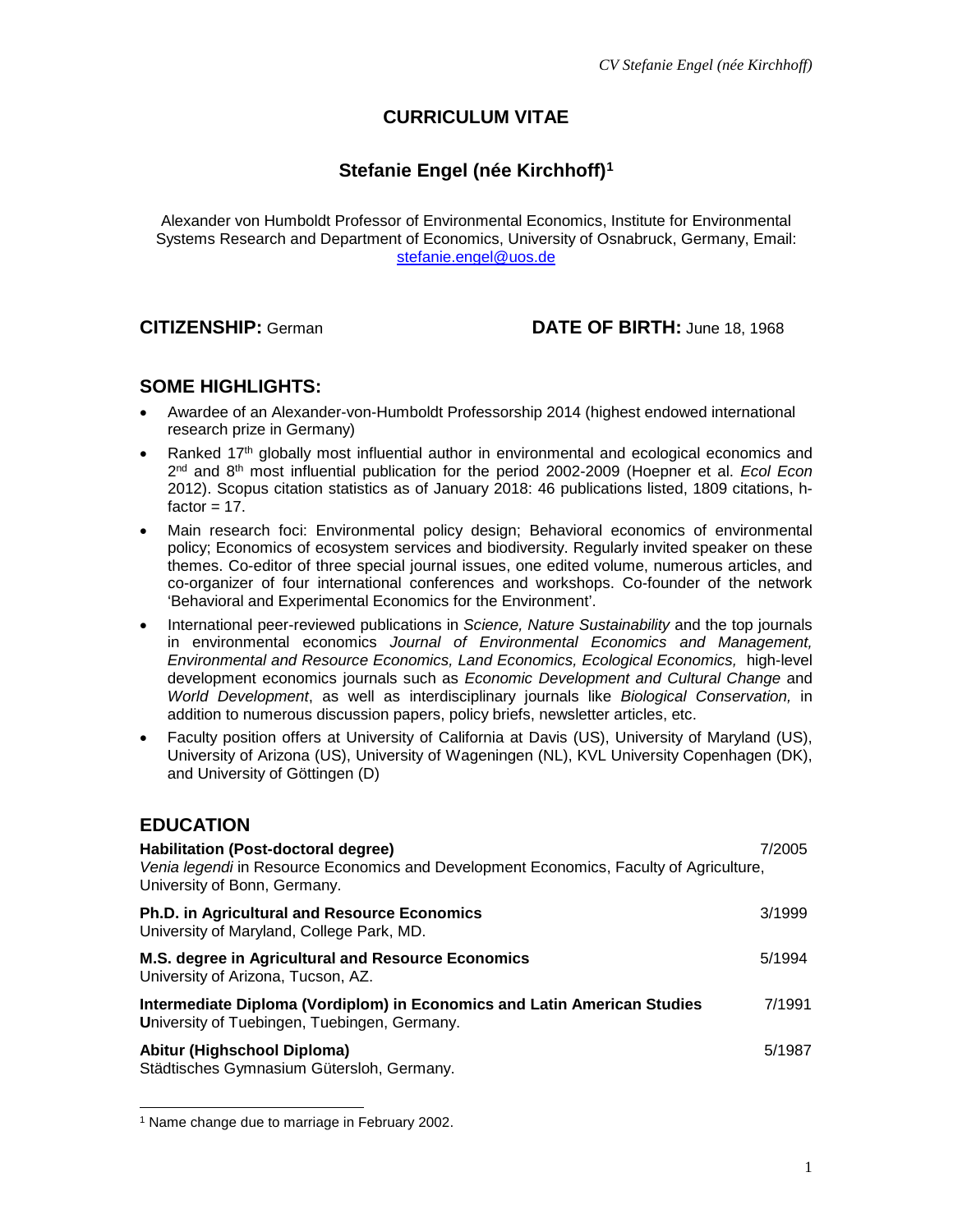# **PROFESSIONAL EXPERIENCE**

**Alexander von Humboldt Professor of Environmental Economics State State 10/2014** University of Osnabrueck, Institute for Environmental Systems Research, co-opted member of the faculty of Economics **Full Professor of Environmental Policy and Economics** 8/2013-3/2015 **Associate Professor of Environmental Policy and Economics** 4/2006-7/2013 ETH Zürich, Institute for Environmental Decisions, Department of Environmental Systems Science (formerly Department of Environmental Sciences) **Senior Researcher/Lecturer** 1/2000-3/2006 University of Bonn, Center for Development Research, Germany From April 2001: **Junior Research Group Leader** (equivalent to third-party funded Assistant Professorship) **Researcher/Lecturer** 1/1999-12/1999 Universidad de Los Andes, Economics Faculty, Santafé de Bogotá, Colombia. **Researcher** 1-12/1998 Fedesarrollo, Economic Research Institute, Santafé de Bogotá, Colombia.

## **ACADEMIC SERVICES (selection only)**

Scientific Programme Committee for the 6th World Congress of Environmental and Resource Economists (WCERE), Sweden from June 25 to June 29, 2018.

Member of the Profile Line Human-Environment Networks, University of Osnabrueck (since 2016)

Member of various Hiring Committees for new professorships at Swiss and German universities

Member of the Resources Commission, Department of Environmental Systems Science, ETH Zurich (since 2012)

Member of Centre for Energy Policy and Economics, ETH Zurich (2007-2014)

Member of the Strategic Planning Committee, Department of Environmental Systems Science, ETH Zurich (since 2009)

Vice President of the North-South Center, ETH Zurich (2009-2012)

Responsible for the major in 'Human-Environment Systems' within the Bachelor program in Environmental Sciences at ETH Zurich

Reviewer for articles submitted to *Nature Human Behavior, Journal of Environmental Economics and Management, Environment and Development Economics, Environmental and Resource Economics, Ecological Economics, Land Economics, European Review of Agricultural Economics, Forest Policy and Economics, American Journal of Agricultural Economics, Quarterly Journal of International Agriculture, Environmental Modelling & Assessment*, *Nutrient Cycling in Agroecosystems, European Journal of Forest Research, Swiss Forestry Journal, Ecosystem Services, Environment and Planning C,* and more*,* and for the International Food Policy Research Institute (IFPRI), the World Bank, and a variety of professional conferences.

Reviewer for the World Bank's Knowledge for Change Program

Reviewer for grant proposals at Alexander von Humboldt Foundation, German Research Foundation (DFG), Volkswagen Foundation, Swiss National Science Foundation, DAAD, Robert Bosch Foundation, WOTRO Netherlands, and for awards given by KfW, Society in Science/ The Branco Weiss Fellowship, World Food Systems Center (ETH)

Reviewer for numerous habilitation, dissertation and professional promotion committees (Germany, UK, Netherlands, France, India)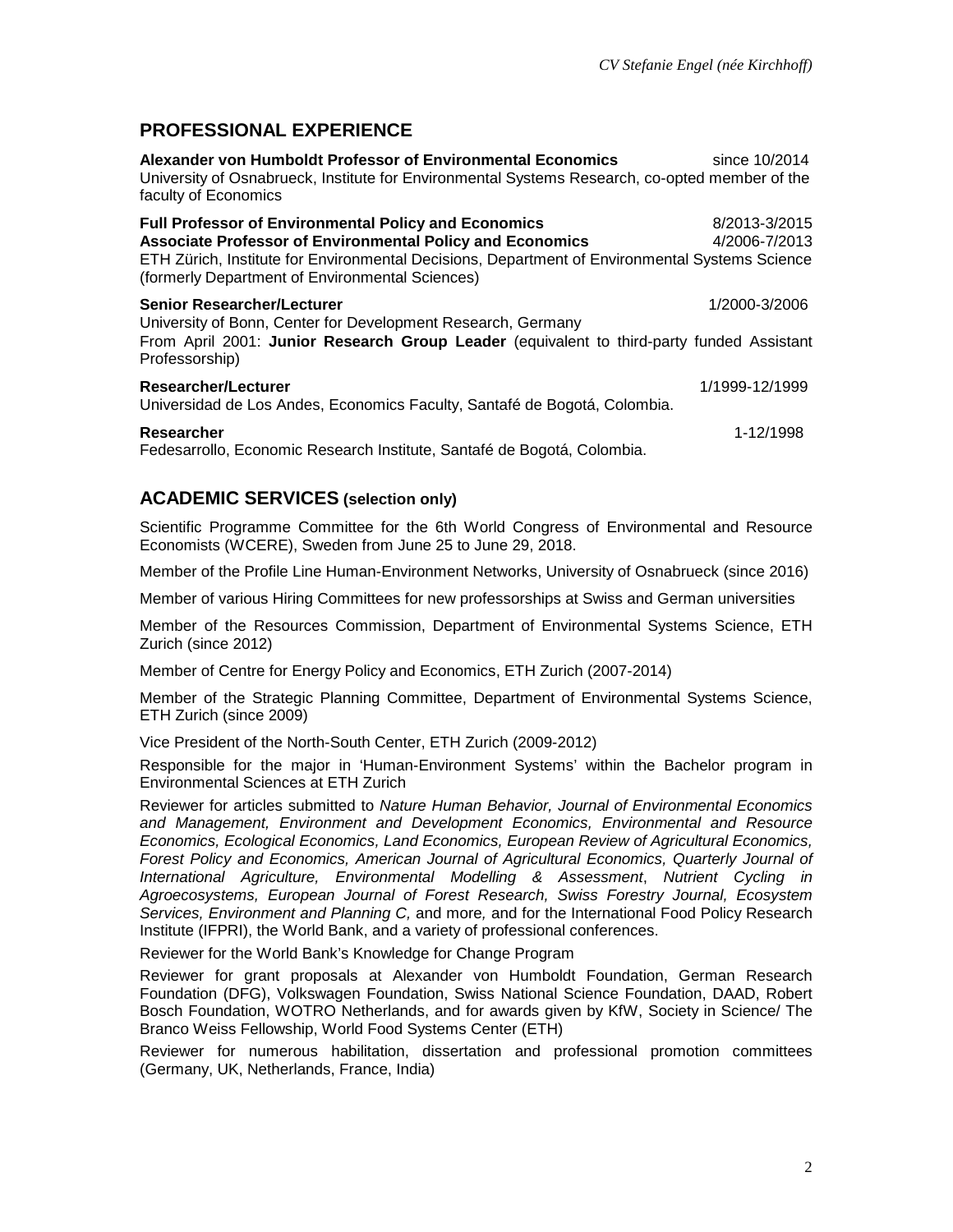#### **HONORS/ ADVISORY BOARDS/ EDITORIAL SERVICE (selection only)**

Member of Advisory Board for the Federal Agency for Nature Conservation (BfN)'s study on Nature Awareness (since 2018)

Lead Author of the forthcoming "Methodological assessment regarding the diverse conceptualization of multiple values of nature and its benefits" (Chapter 4) of the Intergovernmental Science-Policy Platform on Biodiversity and Ecosystem Services (IPBES) (nominated by the German Government and selected by the International Board of IPBES).

Member of the German Research Council's Permanent Senate Commission (DFG Senatskommission) on Fundamental Issues of Biological Diversity, since September 2017.

Member of the International Scientific Advisory Board of the Millennium Nucleus Center for the Socioeconomic Impact of Environmental Policies (CESIEP), Santiago de Chile, Chile, since 2015

Member of the Scientific Advisory Board of the Center for Interdisciplinary Research (ZiF), University of Bielefeld, since August 2015

Awardee of an Alexander-von-Humboldt Professorship 2014 (highest endowed international research award in Germany)

Ranked 17<sup>th</sup> globally most influential author in environmental and ecological economics and  $2<sup>nd</sup>$ and 8th most influential publication for the period 2002-2009 (Hoepner et al. *Ecol Econ* 2012)

Member of the Advisory Board for the project 'Remuneration of positive externalities / Payments for ecosystem services in the agriculture and food sectors', FAO Rome, 2013 - 2016

Member of the Advisory Committee on 'Scaling Up Payments and Investments in Watershed Services', Swiss Agency for Development Cooperation, since February 2013

Elected Core Scientific Member of the BioEcon Network since September 2012

Member of the Advisory Committee for 'The Economics of Ecosystem Services and Biodiversity – TEEB Germany' directed by UFZ Leipzig 2012 - 2017

Elected Associate Member of the European Development Network (EUDN) June 2011-August 2016

Member of the Editorial Advisory Board of the Journal of Environmental Economics and Policy since 2011

Member of the Editorial Advisory Board of Quarterly Journal of International Agriculture since 2010

Senior Fellow, Center for Development Research, University of Bonn since 2010

Member of Scientific Advisory Board for Project 'Development of Direct Payments System'. Federal Agency of Agriculture, Switzerland (2007-2008)

Elected Member of the German Economics Association's Committee of Environmental and Resource Economists (Verein für Socialpolitik Ausschuss für Umwelt- und Ressourcenökonomie) (since 5/2006) and Committee on Development (Entwicklungsländerausschuss) (since 6/2004)

Robert Bosch Foundation Junior Research Group Leader (2001-2006)

Bill and Mary Lessley Dissertation Excellence Award (9/1999)

Rhona Lantin Scholarship for best paper by a first-year student (11/1995)

University of Maryland Fellowship (8/1994-7/1996)

Membership of The Honor Society of Agriculture, Gamma Sigma Delta (since 10/1993)

Fulbright Foundation Travel Grant (8/1991)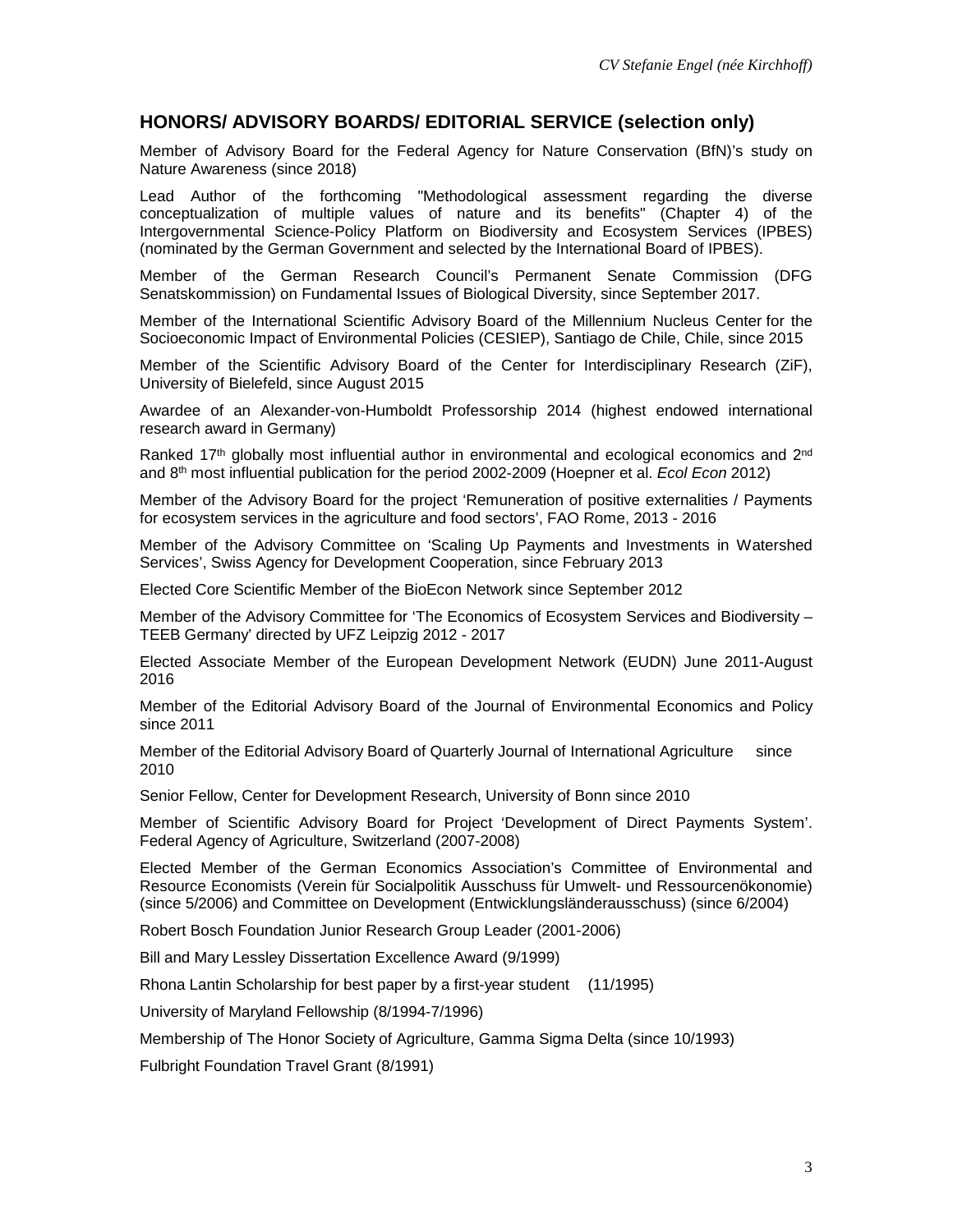# **PROFESSIONAL MEMBERSHIPS**

European Association of Environmental and Resource Economists (EAERE), International Society of Ecological Economics (ISEE), International Association for the Study of the Commons (IASC), Verein für Socialpolitik (German Economics Association), Economic Science Association (ESA)

# **POSITION OFFERS**

Upon completion of PhD in 1999: offered Assistant Professorship positions by three US universities, incl. two of the top three in the field of agricultural and resource economics (University of Maryland, University of California at Davis) and University of Arizona, as well as a top European university (University of Wageningen, Netherlands).

When completing post-doctoral degree in 2005/6: offered Associate Professorship positions at ETH Zurich (Switzerland), KVL University, Copenhagen (Denmark), and University of Goettingen (Germany).

# **CONFERENCES CO-ORGANIZED**

XX ANNUAL BIOECON CONFERENCE Pre-Conference Workshop on "The Role of Social Preferences in Promoting Conservation Behaviour". 12th September, 2018. Kings College, University of Cambridge, Cambridge, UK.

Young researcher's Workshop of the German Economic Association's Committee on Environmental and Resource Economics, University of Osnabrueck, February 21-23, 2018.

Regional workshop "Experimental Economics for the Environment", University of Osnabrueck, October 6, 2016.

Workshop "Experimental Economics for the Environment". University of Osnabrueck, Osnabrueck. January 28-29, 2016.

'Payments for Ecosystem Services and their Institutional Dimensions'. Berlin, November 10-12, 2011. (with ZALF, Germany)

'Environmental Decisions: Risks and Uncertainties'. Centro Stefano Franscini, Monte Verità, Switzerland. April 25 – 29, 2010. (with IED/ETH and University of Zurich).

'Development Economics and Policy'. Annual Conference of Verein für Socialpolitik, Research Committee Development Economics. May 30-31, 2008. (with CIS/University of Zurich and University of Göttingen, Germany)

'Payments for Environmental Services (PES) – Methods and design in developing and developed countries'. Titisee, Germany, June 15-18, 2005 (with CIFOR, Brazil, and IIED, U.K.)

## **RESEARCH GRANTS RECEIVED (selection only)**

**Alexander von Humboldt-Professorship.** Funding Agency: Alexander von Humboldt-Foundation. Grant amount: 3.5 mio EUR. Duration: 1.10.2014-30.9.2019.

**"Sustainable management of organic soils".** Funding Agency: Swiss National Science Foundation (NRP 68). Project approved for funding in Dec 2012. Grant amount: 172'450 CHF for own module. (Total project amount: 439'974 CHF)**.** Role: Co-Applicant (joint proposal with Agroscope ART and HAFL)

**"Prioritization for adaption to climate and socio-economic changes – Backcasting tolerable future states to match supply and demand for ecosystem services in mountainous areas" (MOUNTLAND II).** Funding agency: CCES, ETHZ. Grant amount: 145'000 CHF for own module. Role: Co-Applicant

**"The capacity of civil society organisations (CSOs) and their networks in community based environmental management (CiviNet)"**. Funding Agency: EU (FP7). Duration: 1.10.2011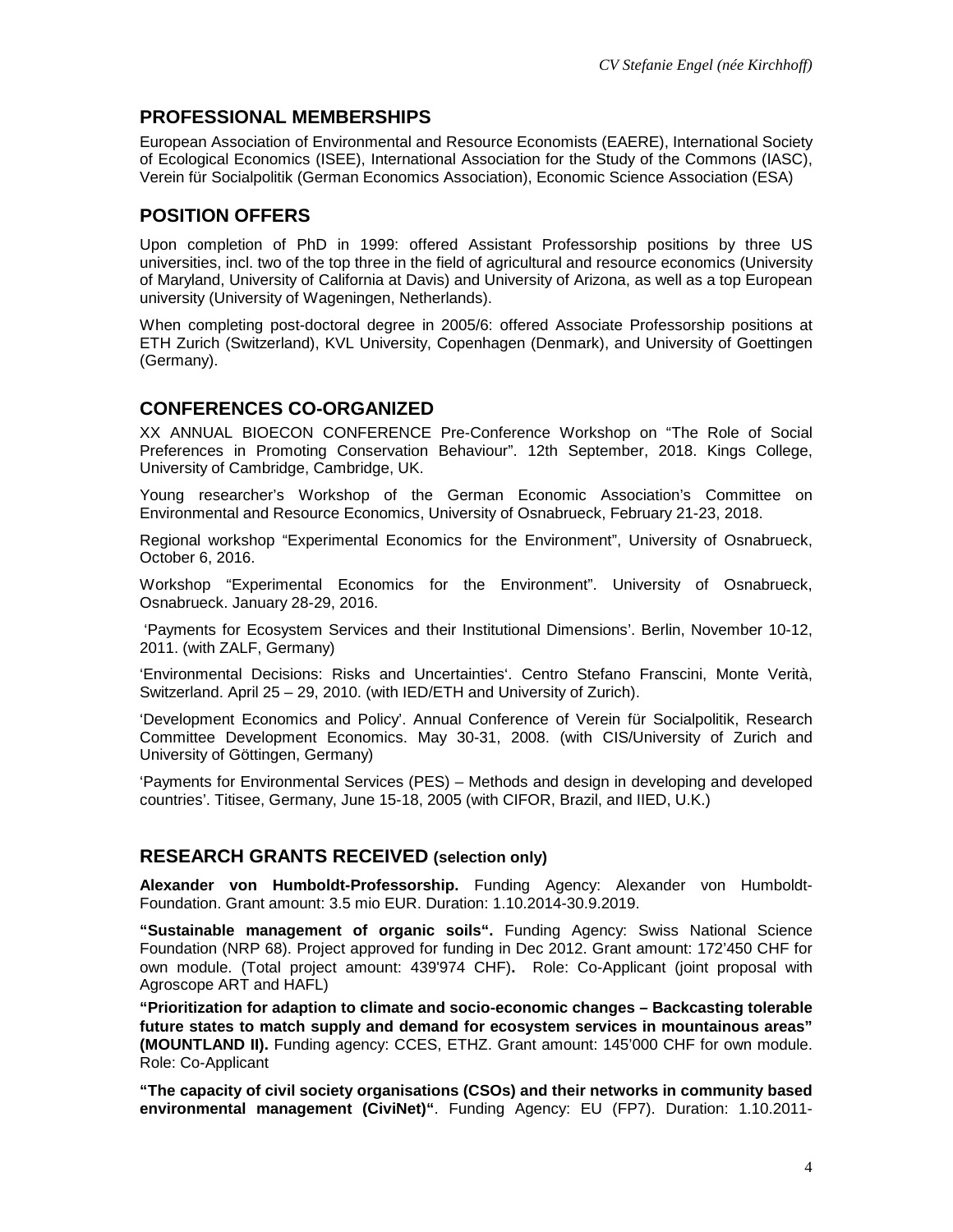30.9.2014. Grant amount: 210,640 EUR for own part (total project amount: 1,846,660 EUR. Role: PA.

**"IWAGO - Integrated water governance with adaptive capacity in Switzerland"** Funding Agency: Swiss National Science Foundation (SNSF). Grant amount: 774.000 for overall project; 120'000 CHF for own module. Role: Co-Applicant

**"Suitability of auctions as approach to promote public ecosystem services in Swiss agriculture".** Funding agency: Swiss Federal Agency of Agriculture. Grant amount: 15'000 CHF. 2009.

**"Preferences for public services provided by Swiss agriculture"** Funding agency: Swiss Federal Agency of Agriculture. Grant amount: 15.000 CHF. 2008.

**"Sustainable land-use practices in mountain regions: Integrative analysis of ecosystem dynamics under global change, socio-economic impacts and policy implications (MOUNTLAND)"** Funding agency: CCES, ETHZ. Grant amount: 1.8 Mio CHF (346'200 CHF 19'400 for own task). Role: Co-applicant, Member of Management Team

**"Climate Policy Making for Enhanced Technological and Institutional Innovations (CLIMPOL)"** Funding agency: CCES, ETHZ. Grant amount: 1.17 Mio CHF for overall project (100,000 CHF for own module). Role: Co-Applicant, Member of Management Team, Cluster leader

**"New policy mechanisms to mitigate wildlife-livestock conflicts: Applicability in developing countries with a specific focus on Bandhavgarh National Park in India"** Funding agency: Swiss Center for International Agriculture (ZIL), ETHZ. Grant amount: 200,000 CHF. (+ Complementary funding of SEK 468,450 from Swedish Research Council FORMAS.)

**"Determinants and Effects of Alternative Institutions for Natural Resource Management in Developing Countries."** Funding agency: Robert Bosch Foundation (Junior Research Group Leader Program). Grant amount: Phase I: 434,086 EUR. Phase II: 281,500 EUR. (prior to 2006)

**PUBLICATIONS[2](#page-4-0)** (Student names underlined when articles result from theses supervised by S. Engel)

#### **a) Monographs/ Edited volumes**

Palmer, C., and S. Engel 2009. *Avoided Deforestation: Prospects for Mitigating Climate Change*. Routledge Explorations in Environmental Economics, Routledge, Oxford.

Engel, S., 2004. "Designing institutions for sustainable resource management and environmental protection." Habilitation thesis. Faculty of Agriculture, University of Bonn.

#### **b) Special issues of international refereed journals**

Wunder, S., Engel, S., and S. Pagiola, S. (eds.). 2008. "Designing Payments for Environmental Services in Developing and Developed Countries". Special Issue. *Ecological Economics 65*.

Matzdorf, B., Sattler, C., and S. Engel (eds.). December 2013. "Payments for Ecosystem Services and Their Institutional Dimensions: Institutional frameworks and governance structures of PES schemes". Special Issue. *Forest Policy and Economics 37*.

Engel, S., and Ovando Pol P. (guest eds.) Forthcoming. Special Issue on Payments for Forest-Watershed Services. *Water Resources and Economics*.

#### **c) Refereed journals and book chapters**

Kirchhoff, S.; B.G. Colby, and J.T. LaFrance. 1997. "Evaluating the performance of Benefit Transfer: An empirical inquiry". *Journal of Environmental Economics and Management* 33: 75- 93.

Kirchhoff, S. 2000. "Green Business and Blue Angels: A Model of Voluntary Overcompliance with Asymmetric Information". *Environmental and Resource Economics* 15(4): 403-20.

Asante, F., Berger, T., Engel, S., and M. Iskandarani. 2002. "Water security in the Ghanaian Volta Basin: Patterns, determinants, and consequences". *Quarterly Journal of International Agriculture* 

<span id="page-4-0"></span><sup>-</sup><sup>2</sup> Please note that Stefanie Engel published under her maiden name, Stefanie Kirchhoff, until February 2002.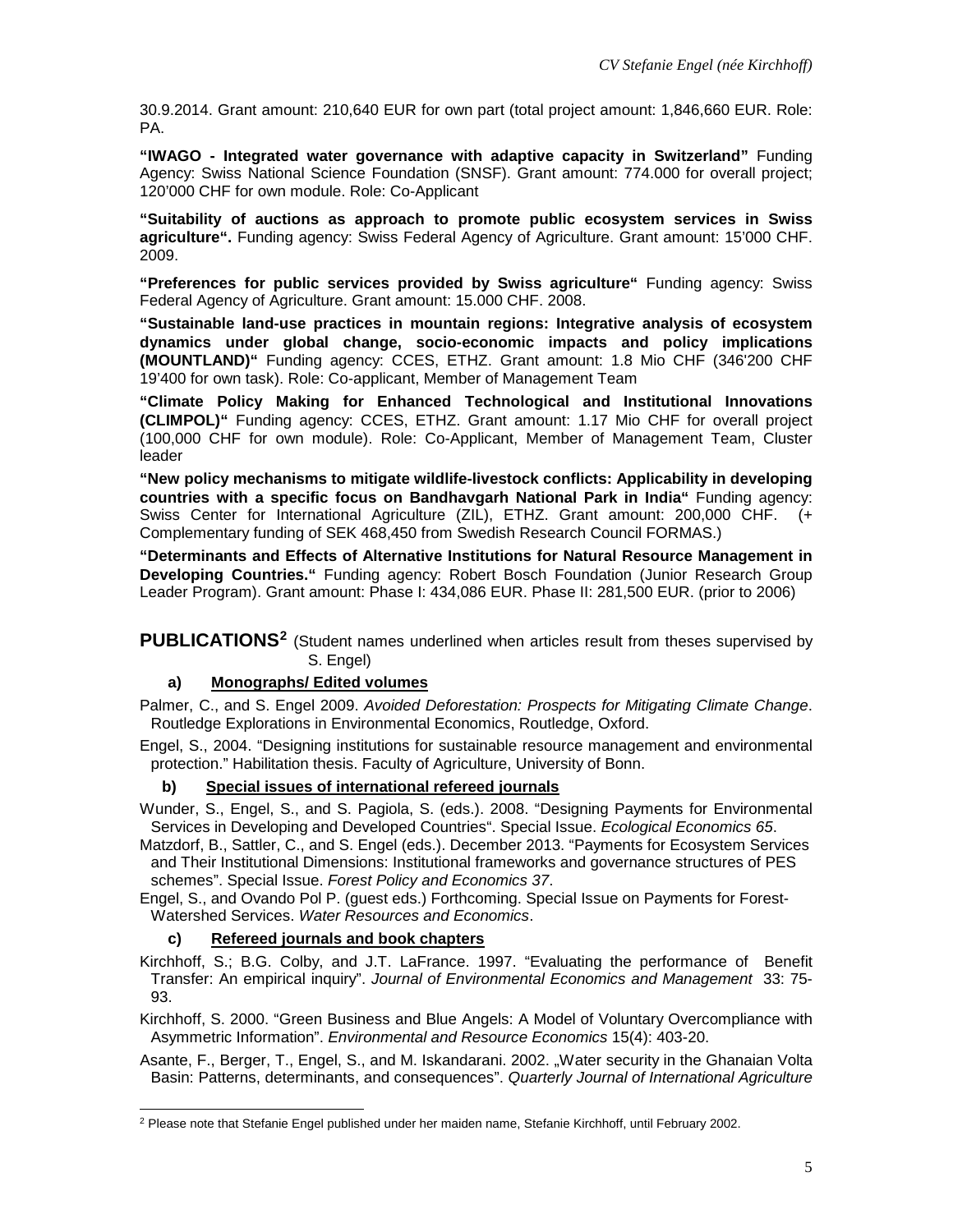41(1/2) (Special Issue on Agricultural water management and land use in relation to future water supply): 145-167.

- Edig, A. van, Engel, S., and W. Laube. 2002. "Ghana's water institutions in the process of reforms: From the international to the local level." In *Reforming Institutions for Sustainable Water Management.* Neubert, S., Scheumann, W., and A. van Edig (eds.). German Development Institute (DIE), Bonn, Germany.
- Engel, S. "Meta-Analysis vs. Benefit Function Transfer as Policy-Making Tools: A Comparison". 2002. In *Comparative Environmental Economic Assessment.* Raymond J.G.M. Florax, Peter Nijkamp, Ken Willis (eds.). Edward Elgar.
- Sawhney, P., and S. Engel. 2003. "Forest resource use by people in Protected Areas and its implications for biodiversity conservation: The case of Bandhavgarh National Park in India". In *Land use, nature conservation and the stability of rainforest margins in Southeast Asia*. Gerold, G., Fremerey, M., Guhardja E. (eds.). Springer, Berlin.
- Engel, S., and U. Grote. 2004. "Trade liberalization and environmental standards in the agricultural sector: Is there a race to the bottom for environmentalist reasons?" *Quarterly Journal of International Agriculture* 2/04: 89-110.
- Engel, S. 2004. "Achieving Environmental Goals in a World of Trade and Hidden Action: The Role of Trade Policies and Eco-Labeling". *Journal of Environmental Economics and Management* 48(3): 1122-1145.
- Engel, S. 2005. "Endogenitäten im partizipativen Ressourcenmanagement: Politökonomische Aspekte des Bewässerungsmanagements in Ghana." (Endogeneities in participative resource management: political economy aspects of irrigation management in Ghana.) *Schriften des Vereins für Socialpolitik (Journal of the German Economics Association) Vol. 303.* Duncker und Humblot GmbH, Berlin. Pp. 99-126.
- Engel, S., López, R., und C. Palmer. 2006. "Community-industry contracting over natural resource use in a context of weak property rights: The case of Indonesia". *Environmental and Resource Economics* 33(1*)*: 73-98.
- Korf, B., and S. Engel. 2006. "On the Incentives of Violence: Greed and Pride in Sri Lanka's Civil War." *South Asian Economic Journal* 7 (1), 117-129.
- Engel, S. 2006. "Overcompliance, Labeling, and Lobbying: The Case of Credence Goods". *Environmental Modelling & Assessment* 11(2):115-130.
- Bulte, E., und S. Engel. 2006. "Conservation of Tropical Forests: Addressing Market Failure." In *Sustainable Development: New Options and Policies.* López, R., Stiglitz, J., and M. Toman (Eds.). Oxford University Press, New York.
- Engel, S., and C. Palmer. 2006. "Who owns the right? The determinants of community benefits from logging in Indonesia." *Forest Policy and Economics* 8(4): 434-446.
- Behera, B., and S. Engel. 2006. "The four levels of institutional analysis of the evolution of Joint Forest Management in India: A New Institutional Economics approach." *Forest Policy and Economics* 8(4): 350-362.
- Engel, S., Iskandarani, M., and M.d.P. Useche. 2007. "Demand and supply of improved water in the Ghanaian Volta Basin". *International Journal of River Basin Management* 5(1): 31-36.
- Wünscher, T., Engel, S., and S. Wunder. 2006. "Payments for Environmental Services in Costa Rica: Increasing Efficiency through Spatial Differentiation". *Quarterly Journal of International Agriculture* 45(4): 319-37.
- Engel, S., and A.M. Ibañez. 2007. "Displacement due to Violence in Colombia: Determinants and Effects at the Household Level." *Economic Development and Cultural Change* 55(2): 335-365.
- Palmer, C., and S. Engel. 2007. "For better or for worse? Local impacts from the decentralization of Indonesia's forest sector." *World Development* 35(12): 2131-2149.
- Engel, S., and C. Palmer. 2007. "The role of decentralization in integrating cross-sectoral demands on forests". *In: Cross-sectoral Policy Development in Forestry.* Y. C. Dubé and F. Schmithüsen (eds.). CABI/Oxford University Press, pp. 14-23.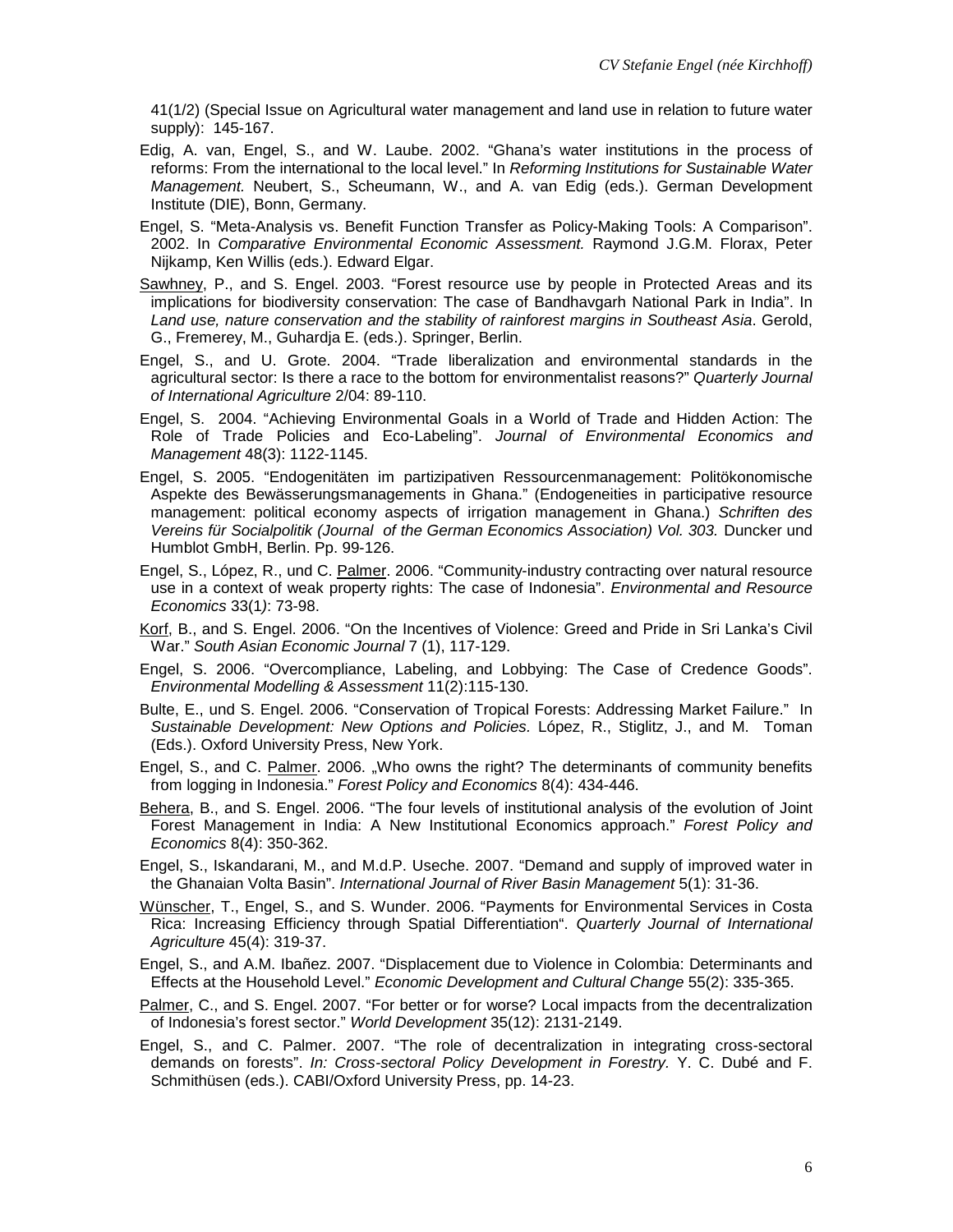- Behera, B., and S. Engel. 2007. "How participatory are Joint Forest Management institutions in Andhra Pradesh, India?" In *Institutions and Development: Failed Expectations and Renewed Hopes.* N. Dinello and V. Popov (eds.). Edward Elgar.
- Engel, S., Wünscher, T., and S. Wunder. 2007. "Increasing the Efficiency of Conservation Spending: The case of Payments for Environmental Services in Costa Rica". In: C.B. Schmitt, T. Pistorius and G. Winkel (eds.). *A Global Network of Forest Protected Areas under the CBD: Opportunities and Challenges.* Freiburg Schriften zur Forst- und Umweltpolitk 16. Verlag Kessel: Remagen.
- Engel, S., and M. Zimmermann. 2007. "Environmental institutions in Germany: Leader or laggard?" In *Environmental Governance and Decentralization: Country Studies.* Breton, A., Brusio, G., Dalmazzone, S., Garrone, G. (Eds.). Cheltenham: Elgar.
- Engel, S. 2007. "Overcompliance, Labeling and Lobbying: The Case of Credence Goods". In *Labelling Strategies in Environmental Policy*. M.F. Teisl (Ed.). Ashgate Publishing. Pp. 139-154. The 'International Library of Environmental Economics and Policy' Series (edited by Tom Tietenberg).
- Engel, S., and C. Palmer. 2008. "Payments for Environmental Services as an Alternative to Logging under Weak Property rights: The Case of Indonesia". *Ecological Economics* 65:799- 809. (Featured in *European Commission DG Environment News Alert Service.* [http://ec.europa.eu/environment/integration/research/newsalert/pdf/5si6.pdf\)](http://ec.europa.eu/environment/integration/research/newsalert/pdf/5si6.pdf)
- Wünscher, T., Engel, S., and S. Wunder. 2008. "Spatial Targeting of Payments for Environmental Services: A Tool for Boosting Conservation Benefits." *Ecological Economics* 65:822-833.
- Engel, S., Pagiola, S., and S. Wunder. 2008. "Designing Payments for Environmental Services in Theory and Practice – An Overview of the Issues." *Ecological Economics* 65:663-674. On Science Direct's List of Hottest Articles in Economics, Econometrics and Finance.
- Wunder, S., Engel, S., and S. Pagiola. 2008. "Taking Stock: A comparative analysis of Payments for Environmental Services Programs in Developed and Developing Countries". *Ecological Economics* 65:834-852.
- Engel, S., and R. López. 2008. "Exploiting Common Resources with Capital-Intensive Technologies: The Role of External Forces". *Environment and Development Economics* 13(5):565-589.
- Engel, S., and C. Palmer. 2009. "Designing Payments for Environmental Services with Weak Property Rights and External Interests." In: Lipper, L., Sakuyama, T., Stringer, R., and D. Zilberman (eds.), *Payments for Environmental Services in Agricultural Landscapes: Economic Policies and Poverty Reduction in Developing Countries*, Food and Agriculture Organization of the United Nations (FAO) and Springer Press.
- Palmer, C., and S. Engel. 2009. "Introduction: reducing CO2 emissions through avoided deforestation?" In: *Avoided Deforestation: Prospects for Mitigating Climate Change*. Palmer, C., and S. Engel (eds.). Routledge Explorations in Environmental Economics, Routledge, Oxford.
- Engel, S., Wünscher, T., and S. Wunder. 2009. "Increasing the efficiency of forest conservation: the case of payments for environmental services in Costa Rica." In: *Avoided Deforestation: Prospects for Mitigating Climate Change*. Palmer, C., and S. Engel (eds.). Routledge Explorations in Environmental Economics, Routledge, Oxford.
- Engel, S., and C. Palmer. 2009. "Prospects for mitigating climate change through avoided deforestation: conclusions and outlook." In: *Avoided Deforestation: Prospects for Mitigating Climate Change*. Palmer, C., and S. Engel (eds.). Routledge Explorations in Environmental Economics, Routledge, Oxford.
- Zabel, A., and S. Engel. 2010. "Performance payments: A new strategy to conserve large carnivores in the tropics?" *Ecological Economics* 70(2010):405-412.
- Rustagi, D., Engel, S., Kosfeld, M. 2010. "Conditional Cooperation and Costly Monitoring Explain Success in Forest Commons Management." *Science* 330: 961-965.
- Engel, S., Hobi, S., and A. Zabel. 2010. "Ensuring REDD plays its part in any post-2012 agreement:which issues remain to be resolved?" *Carbon Management* 1(2):261-69.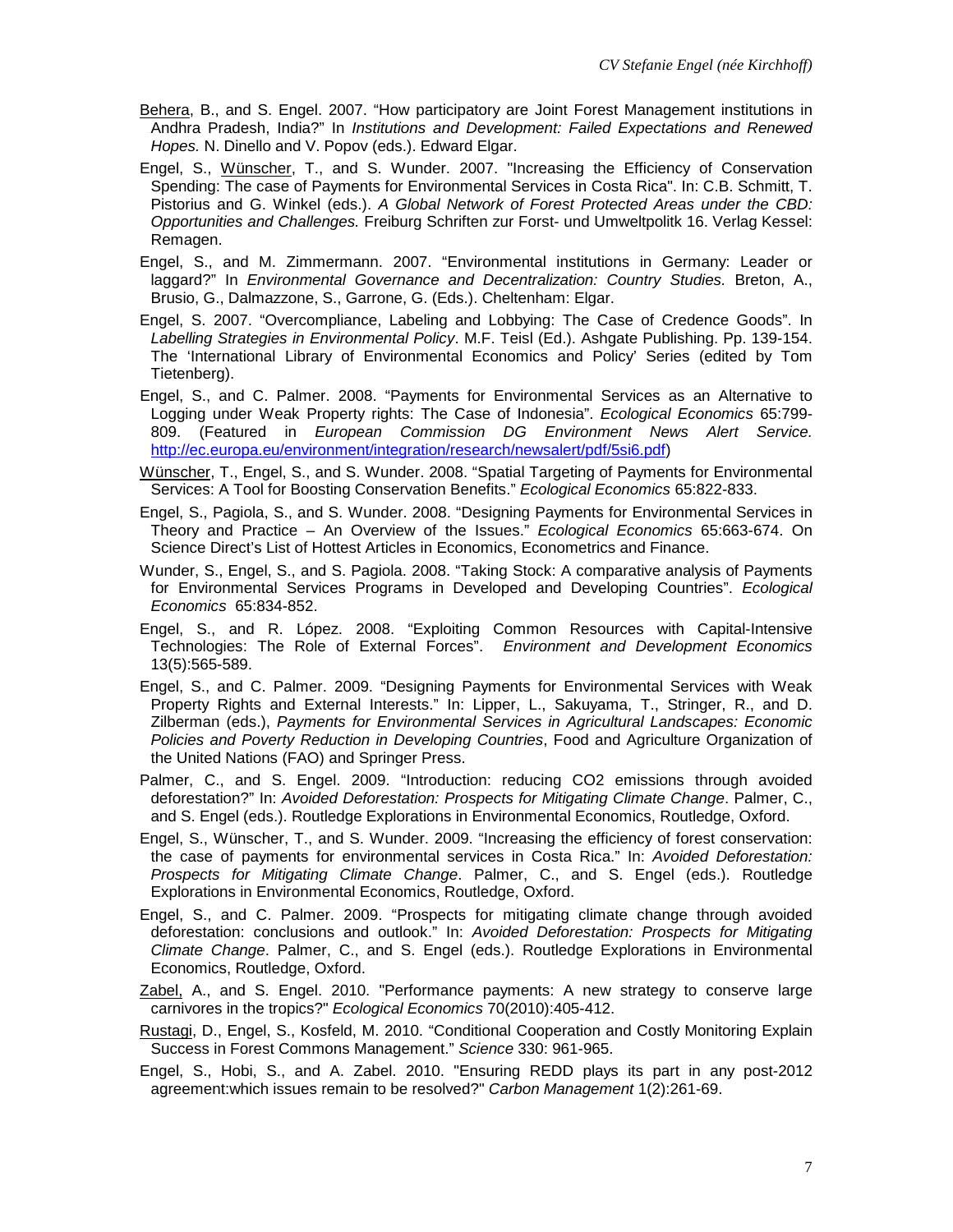- Engel, S., C. Palmer, and M. Berg. 2011. "Market-based solutions to reduce emissions from deforestation and degradation (REDD) ", In A. Calvello (ed.), *Environmental Alpha: Institutional Investors and Climate Change*. John Wiley and Sons. Pp. 213-244.
- Zabel, A., Pittel, K., Bostedt, G., and S. Engel. 2011. "Comparing Conventional and New Policy Approaches for Carnivore Conservation – Theoretical Results and Application to Tiger Conservation. *Environmental and Resource Economics* 48:287-301.
- Engel, S., Hobi, S., and A. Zabel. 2011. "Neue Entwicklungen und offene Fragen zu REDD+ (New developments and open questions regarding REDD+)". *Schweizerische Zeitschrift für Forstwesen (Swiss Forestry Journal) 162(4)*:117-123.
- Engel, S., and C. Palmer. 2011. "Complexities of decentralization in a globalizing world." *Environmental and Resource Economics* 50:157–174.
- Andrade de Sa, S., Palmer, C., and S. Engel. 2012. "Ethanol production, food and forests." *Environmental and Resource Economics* 51(1), 1-21.
- Wünscher, T., and S. Engel. 2012. "International Payments for Biodiversity Services: Review and Evaluation of Conservation Targeting Approaches". *Biological Conservation* 152 (2012) 222– 230.
- Cavalcanti, C., Engel, S., Leibbrandt, A. 2013. "Social integration, participation, and community resource management". *Journal of Environmental Economics and Management* 65(2): 262-276.
- Engel, S., Palmer, C., and A. Pfaff. 2013. "On the endogeneity of resource co-management: theory and evidence from Indonesia." *Land Economics* 89(2): 308-329.
- Matzdorf, B., Sattler, C., and S. Engel. 2013. "Institutional Frameworks and Governance<br>Structures of PES schemes". Forest Policy and Economics 37: 57-64. Structures of PES schemes". *Forest Policy and Economics* 37: 57-64. http://dx.doi.org/10.1016/j.forpol.2013.10.002
- Engel, S., and M. Schäfer. 2013. "Ecosystem Services A useful concept for addressing water challenges?" *Current Opinion in Environmental Sustainability* 5:696–707.
- Zabel, A., Bostedt, G., Engel, S. 2014. "Performance Payments for Groups: The Case of Carnivore Conservation in Northern Sweden." *Environmental and Resource Economics* 59(4): 613-631.
- Wünscher, T., and S. Engel, with contributions from K. Karousakis. 2014. "Cost-effective targeting for IPES." In *Global Biodiversity Finance: The Case for International Payments for Ecosystem Services.* Bishop, J., Hill, C., (eds.). Edward Elgar, UK.
- Engel, S. "Payments for environmental services". 2014. In *Essential Concepts of Global Environmental Governance*, J. F. Morin and A. Orsini (eds.). Routledge.
- Engel, S., Palmer, C., Taschini, L., Urech, S. 2015. "Conservation Payments under Uncertainty". *Land Economics* 91(1): 36-56.
- Veronesi, M., Reutemann, T., Zabel, A., and S. Engel. 2015. "Designing REDD+ schemes when forest users are not forest landowners: Evidence from a survey-based experiment in Kenya." *Ecological Economics* 116: 46-57.
- Engel, S., Wünscher, T. 2015. "Payments for environmental services as a mechanism to promote biodiversity conservation in a Green Economy: Potentials and limitations". In: *Biodiversity in the Green Economy*. Gasparatos, A., Willis, K. (eds.). London: Routledge
- Engel, S. 2016. "The Devil in the Detail: A Practical Guide on Designing Payments for Environmental Services", *International Review of Environmental and Resource Economics* 9(1– 2):131-177. http://dx.doi.org/10.1561/101.00000076

Reutemann, T., Engel, S., Pareja, E. 2016. How (not) to Pay - Field Experimental Evidence on the Design of REDD+ Payments. *Ecological Economics* 129: 220-229.

- Engel, Stefanie, Muller, A. 2016. Payments for Environmental Services to Promote Climate-Smart Agriculture? Potential and Challenges. *Agricultural Economics 4*7 (S1): 173–184.
- He, P., Veronesi, M., Engel, S. 2017. Consistency of Risk Preference Measures: An Artefactual Field Experiment from Rural China. *Journal of Development Studies* [http://dx.doi.org/10.1080/00220388.2017.1336542.](http://dx.doi.org/10.1080/00220388.2017.1336542)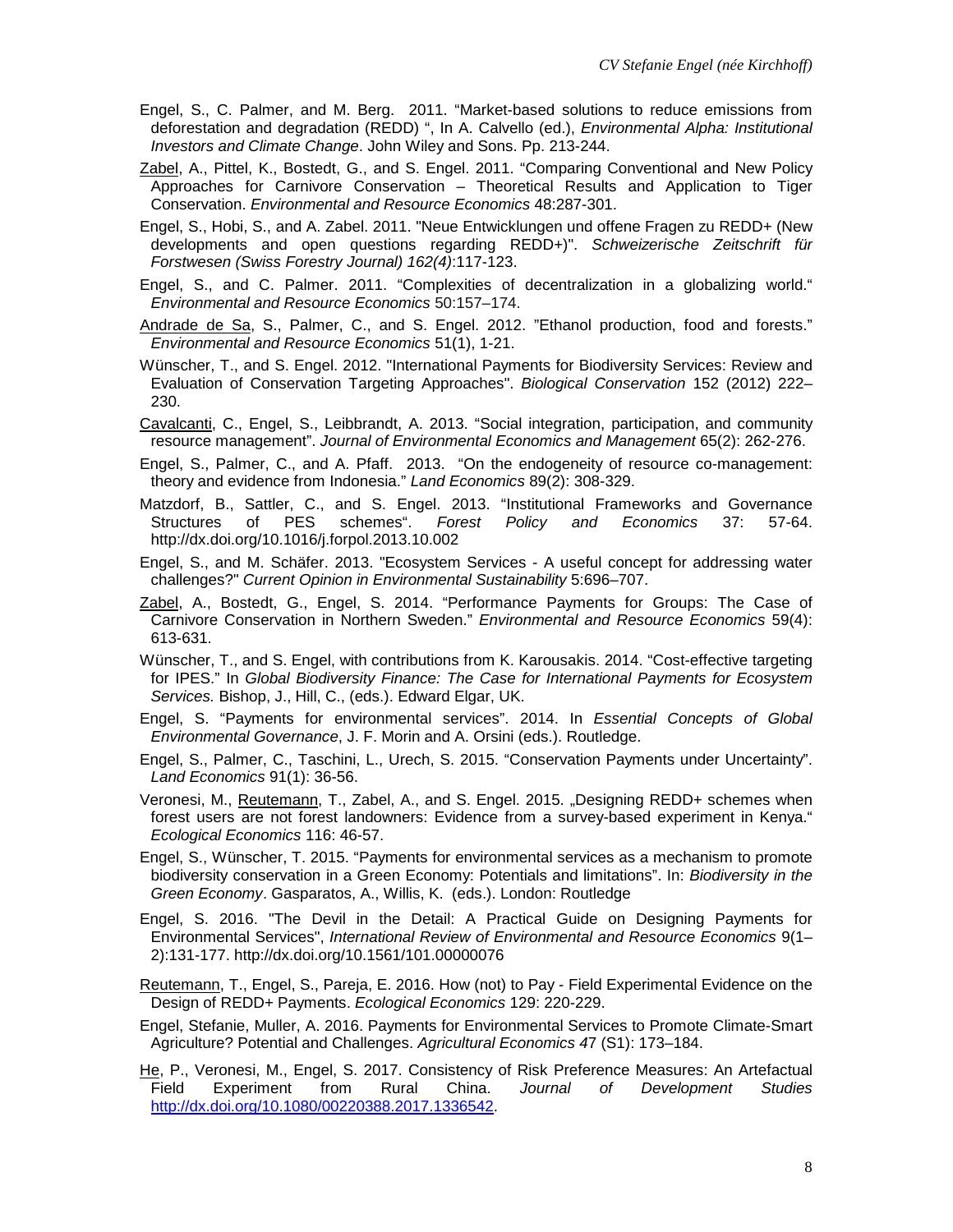- Muller, A., Ferré, M., Engel, S., Gattinger, A., Holzkämper, A., Huber, R., Müller, M., Six, J. 2017. Can soil-less crop production be a sustainable option for soil conservation and future agriculture? *Land Use Policy* 69: 102-105.
- Wunder, S., Brouwer, R., Engel, S., Ezzine-de-Blas, D., Muradian, R., Pascual, U., Pinto, R. 2018. From principles to practice in paying for nature's services. *Nature Sustainability* 1 (March 2018): 145-150.
- Ferré, M., Engel, S., Gsottbauer, E. 2018. Which Agglomeration Payment for a Sustainable Management of Organic Soils in Switzerland? – An Experiment Accounting for Farmers' Cost Heterogeneity. *Ecological Economics* 150: 24-33.
- Thomas, F., Koessler, A.-K. & Engel, S. 2018. Stupsende Agrarpolitik? Nudging zu einer nachhaltigen Landwirtschaft. (A nudging agricultural policy? – Nudging for sustainable agriculture). *Vierteljahrshefte zur Wirtschaftsforschung (Quarterly Journal of the German Institute for Economic Research, DIW Berlin)* 87 (2): 127–138.
- Thomas, F., E. Midler, M. Lefebvre and S. Engel (in press for 2019). Greening the Common Agricultural Policy: a behavioral perspective and lab-in-the-field experiment in Germany. *European Review of Agricultural Economics*.

#### **d) Papers under review**

- Ferré, M., Muller, A., Leifeld, J., Bader, C., Müller, M., Engel, S., Wichmann, S. 2017. Sustainable management of cultivated peatlands in Switzerland: insights, challenges, and opportunities. Submitted to *Land Use Policy*.
- Ferré, M., Engel, S., Gsottbauer, E. Incentives for sustainable land use considering cost heterogeneity among land users: Results from a framed laboratory experiment. Submitted to *Journal of Environmental Economics and Management*.
- Ferré, M., Engel, S., Gsottbauer, E. External validity of experiments in environmental economics: framing and subject pool effects in a resource dilemma. Submitted to *Ecological Economics*.
- Lliso, B., Pascual, U., Engel, S. The effect of social equity on the outcomes of payments for ecosystem services: Practitioners' perceptions in Latin America. Submitted to *World Development*.
- Lliso, B., Pascual, U., Engel, S., Mariel, P. Payments for ecosystem services or collective stewardship of Mother Earth? Applying deliberative valuation in an indigenous community in Colombia. Submitted to *Ecological Economics*.

#### **e) Conference papers (to be submitted shortly)**

- Gsottbauer, E., Engel, S., Wätzold, F., Drechsler, M. Coordination and Inequalities in Agglomeration Payments: An Experimental Analysis.
- Heitmann, F., Pahl-Wostl., C., Engel, S. Using System of Systems Engineering to develop a Nexus Design Framework.
- Javaid, A., Engel, S., Schlüter, A. Sharing between me, my friends & others: Common-pool resource extraction in presence of subgroups.
- Kouakou, A.-G., Gsottbauer, E., Engel, S. How competitive are you? An experimental study on self-selection in auctions for conservation contracts.
- Thomas, F., Engel, S. Understanding Farmer Self-Identities and Pro-Environmental Behavior: An Experimental Approach and Cluster Analysis.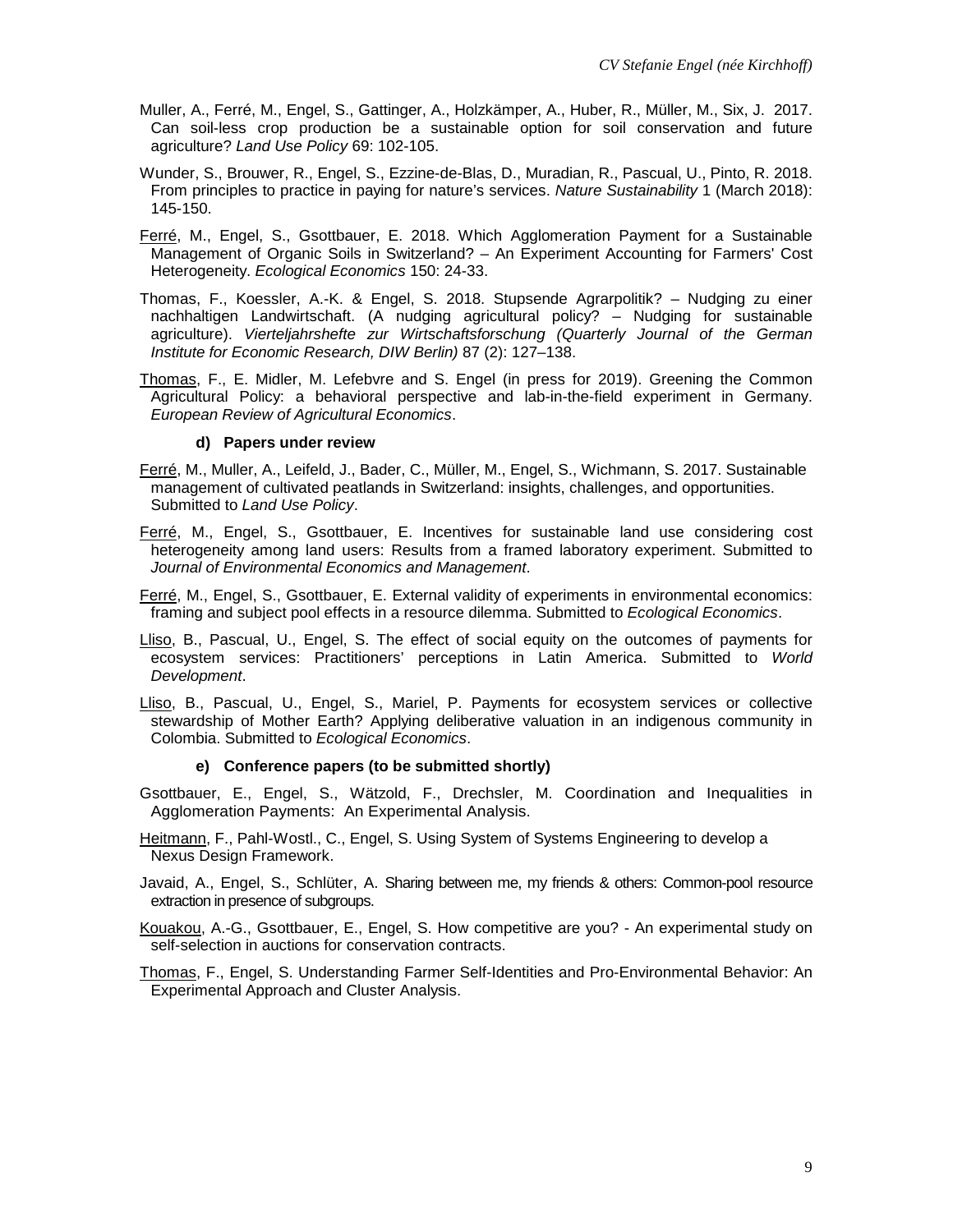### **PRESENTATIONS (selection only)**

- Regular presentations at the Annual Conferences of the European Association of Environmental and Resource Economists, the World Congress of Environmental and Resource Economists, and the BIOECON conference
- Designing payments for environmental services: theory meets practice. Keynote presentation. Ecosystem Services Partnership European Conference, San Sebastian, Spain, October 15-19, 2018.
- "Acting climate-friendly: Hurdles and solution approaches." Keynote presentation at the Humboldt Colloquium "Moving Forward – The UK-German Research Network in a Changing World. Oxford, UK, March 15-17, 2018.
- Keynote panel presentation at the Conference on Behavioral & Experimental Agri-Environmental Research: Methodological Advancements & Applications to Policy (CBEAR-MAAP). Shepardstown, WV, USA, October 14-15, 2017 (had to cancel due to illness).
- "Designing local-level REDD+ payments in Brazil A computer-game based experiment " (based on joint work with T. Reutemann). Invited contribution to the Policy Session *Policy lessons from field experiments on natural resource management in developing countries.* 22<sup>nd</sup> Annual Conference of the Environmental and Resource Economics (EAERE), Zurich, Switzerland, June 22-25, 2016.
- "Payments for Environmental Services (PES): Introduction and Design Issues." Centre for Environmental and Resource Economics (CERE), Umea University, Sweden, October 5, 2015.
- "Payments for Environmental Services to Promote Climate Change Mitigation & Adaptation in Agriculture: Policy potential and design lessons." Plenary presentation at the International Conference of Agricultural Economists, Milan, Italy, August 13, 2015.
- "Field experiments for natural resource policy analysis & design." Workshop on Comparative Framed Field Experiments on the Environment (COFFEE), Barcelona, May 18, 2015.
- "Field experiments for environmental policy design." Workshop on Environmental and Resource Economics Insights from Experimental and Behavioral Economics, Montpellier, June 3, 2015.
- "Designing and Implementing Payment for Ecosystem Service schemes". Invited presentation at the BioEcon –UNEP Policy Workshop 'Economics of biodiversity and ecosystem services: Building Biodiversity and Ecosystem Services into National Policy'. September 20<sup>th</sup> -21<sup>st</sup> 2014, University of Cambridge.
- "What have we learnt on designing Payments for Environmental Services A critical economist's view". Keynote presentation. International workshop on "How to articulate PES to other policy instruments in developing and developed nations". CIRAD, Montpellier, June 11-13, 2014.
- "Overcoming commons dilemmas in the provision of ecosystem services". Invited presentation at the Max-Planck-Institute for Common Goods. Bonn, Germany, March 10, 2014.
- "Designing PES Lessons learnt and open questions". Invited for keynote presentation at the Multi-Stakeholder Dialogue on Remuneration of Positive Externalities (RPE)/ Payments for Environmental Services (PES), September 13, 2013, FAO, Rome.
- "Ecosystem Services A useful concept for addressing global water challenges?". Keynote presentation. Global Water System Project (GWSP) Annual Conference 2013 'Water in the Anthropocene: Challenges for Science and Governance', May 21-24, 2013, Bonn, Germany.
- "Designing Payments for Environmental Services Lessons learned and to be learned". Invited presentation. April 24, 2013. University of Innsbruck, Austria.
- "Ökonomische Aspekte von Biodiversität (Economic aspects of biodiversity)". Invited presentation at the symposium "Biodiversität oder das Ende der Vielfalt (Biodiversity or the end of diversity)", Academy of Sciences North-Rhein Westfalia, October 18, 2012, Dusseldorf, Germany.